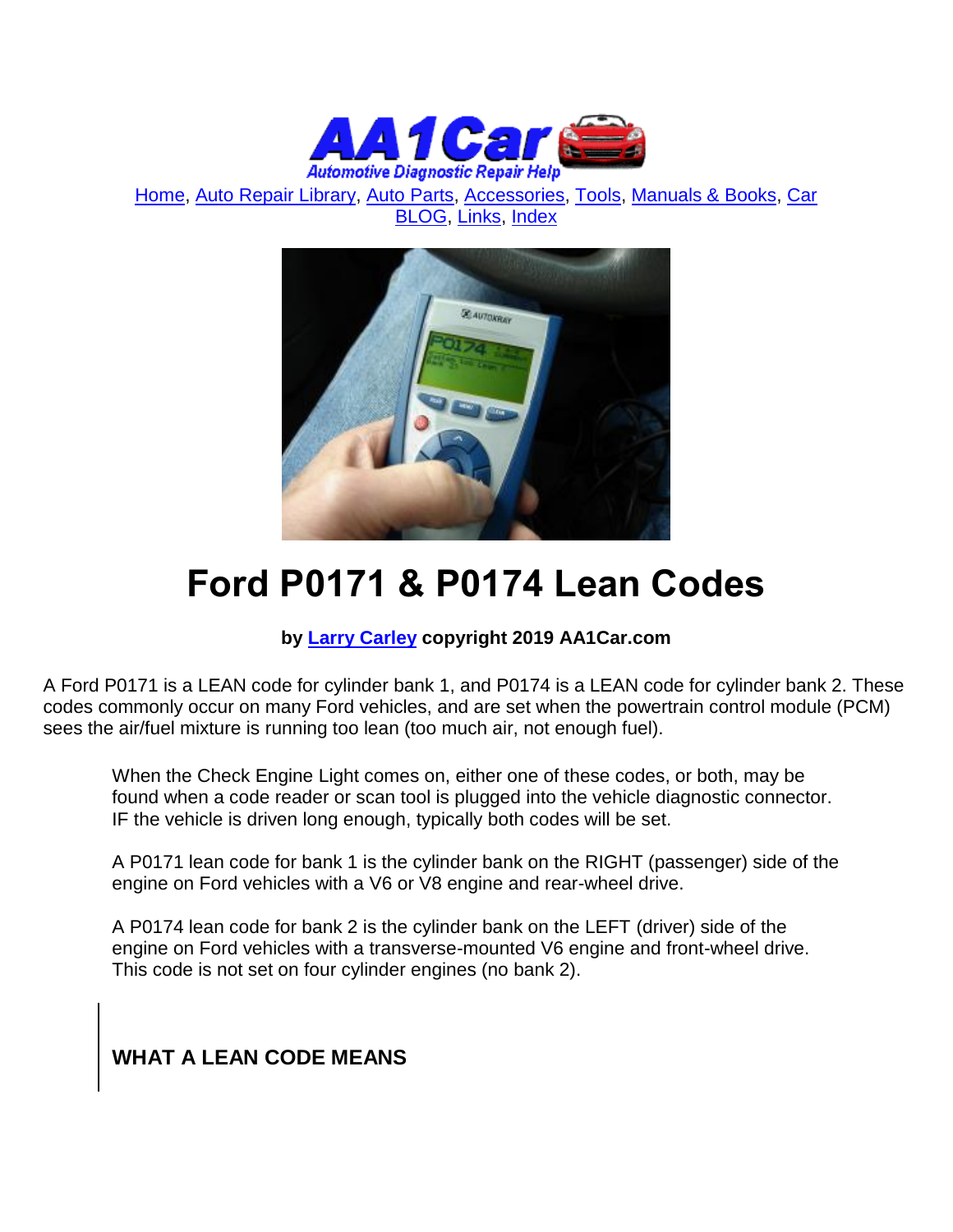A lean fuel condition may exist if the engine is sucking in too much air and/or the fuel system is not delivering enough fuel. If bad enough, a lean fuel condition may cause lean misfire, a rough idle, hesitation or stumble when accelerating, and/or poor engine performance.

Unmetered air can enter the engine through a vacuum leak, a dirty airflow sensor that is not reading airflow accurately, an EGR valve is not closing and is leaking exhaust into the intake manifold, an EGR valve that is allowing too much flow (because the EGR differential pressure sensor that monitors EGR flow is faulty and is under-reporting EGR flow).

If the problem is not enough fuel, the underling cause may be a weak fuel pump, restricted fuel filter, leaky fuel pressure regulator or dirty fuel injectors.



*A dirty MAF sensor can set a lean code. Cleaning or replacing the sensor should make the code go away.*

### **COMMON CAUSE: A DIRTY MAF SENSOR**

One of the most common causes of Ford P0171 and P0174 lean codes is a dirty mass airflow (MAF) sensor. The MAF sensor is located in the air inlet tube just ahead of the throttle body. The MAF sensor should be protected from outside dust and debris by the air filter, but sometimes the air filter doesn't fit real tight inside the housing and allows unfiltered air into the engine. Dirt can stick to the MAF sensor wire and form a coating that slows the response of the sensor to changes in airflow. The MAF sensor can also be contaminated by fuel vapors that back up through the intake manifold and throttle body when the engine is shut off. The vapors can leave a waxy coating on the sensor wire. This causes the MAF sensor to under report airflow, which in turn misleads the powertrain control module (PCM) so it doesn't add enough fuel to maintain a properly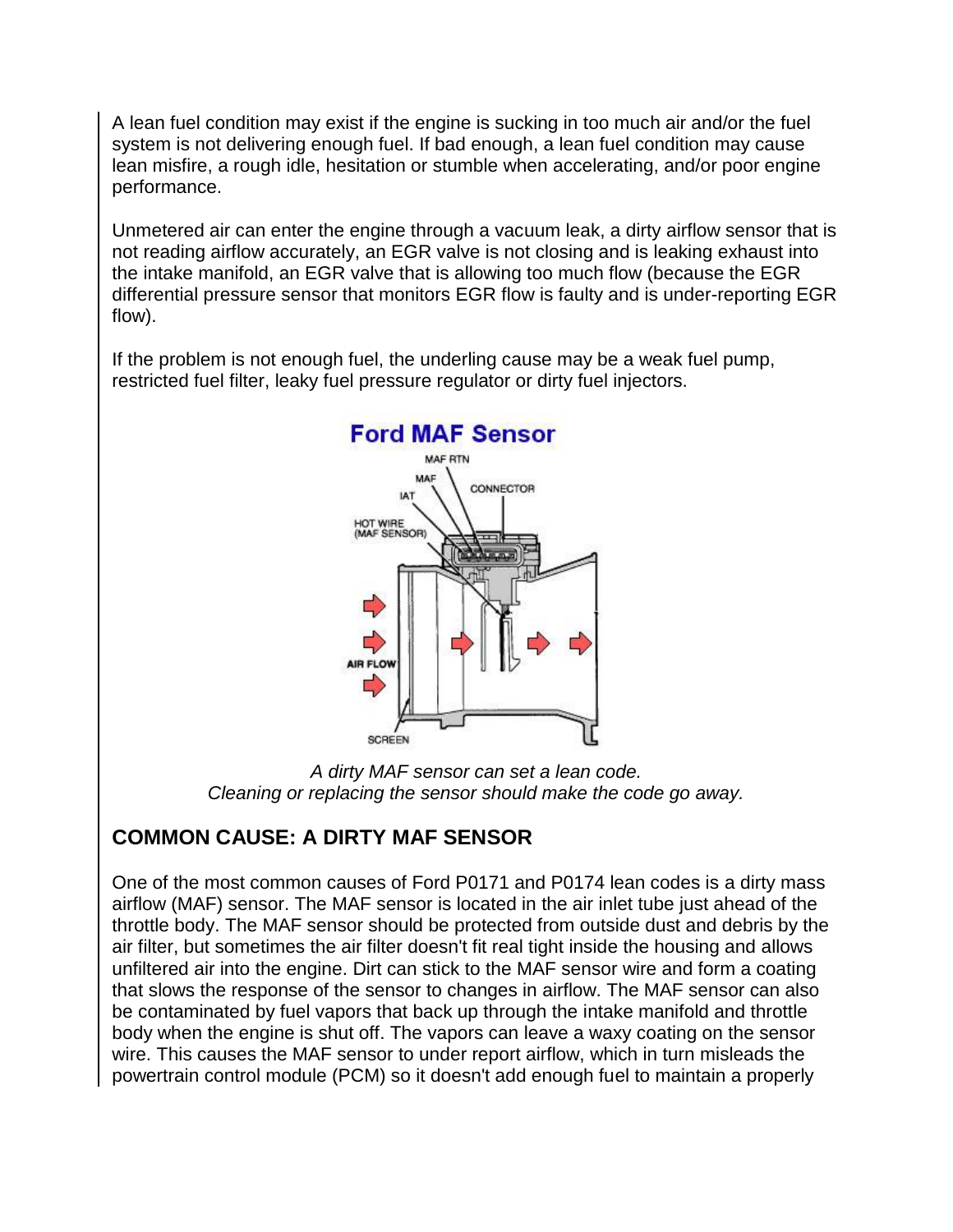balanced [air/fuel ratio.](https://www.aa1car.com/library/air_fuel_ratios.htm) As a result, the engine runs lean and sets a P0171 and/or P0174 code (see Ford TSB 98-23-10 for details).

One way to diagnose a dirty MAF sensor is to hook up a scan tool, choose the PID data menu and look at fuel trim values while the engine is running. If the MAF sensor is dirty, the fuel trim at idle will probably be close to normal (plus or minus 3 to 5 range), but as engine speed increases up to 2500 RPM, you will see the fuel trim value go positive (5 or higher).

If the MAF is dirty, the fix is easy enough: just clean or replace the MAF sensor. In many instances, the MAF sensor can be successfully cleaned by spraying the sensor element with electronics cleaner. Do not use any other type of cleaner as this may damage the sensor.

Disconnect the air inlet tube just ahead of the sensor, and then spray the electronics cleaner through the screen at the wire element in the center of the little MAF sensor. Let the cleaner soak in for several minutes, then give it another shot of cleaner. Let it sit another five minutes, then reconnect the air inlet tubing and start the engine.

If the lean codes keep coming back, the MAF sensor may have to be replaced if the engine does not have a vacuum leak or fuel delivery problem.



#### **ANOTHER COMMON CAUSE: VACUUM LEAKS**

Another common cause of Ford P0171 and P0174 lean codes is an engine vacuum leak. Vacuum leaks can occur anywhere in the intake plumbing downstream of the throttle body (throttle body gasket, intake manifold gaskets or vacuum hose connections to the intake manifold)

You can use a scan tool to diagnose a vacuum leak. Plug in your tool, sart the engine and choose the PID data menu. Look at the fuel trim values at idle. If there is a vacuum leak, the fuel trims will be positive (probably 5 or higher). Now rev the engine to 2500 RPM. If the cause is a vacuum leak, the leak will have less effect at higher engine speed and load, and you should see the fuel trim values drop back closer to normal (closer to zero, plus or minus 3 or 4).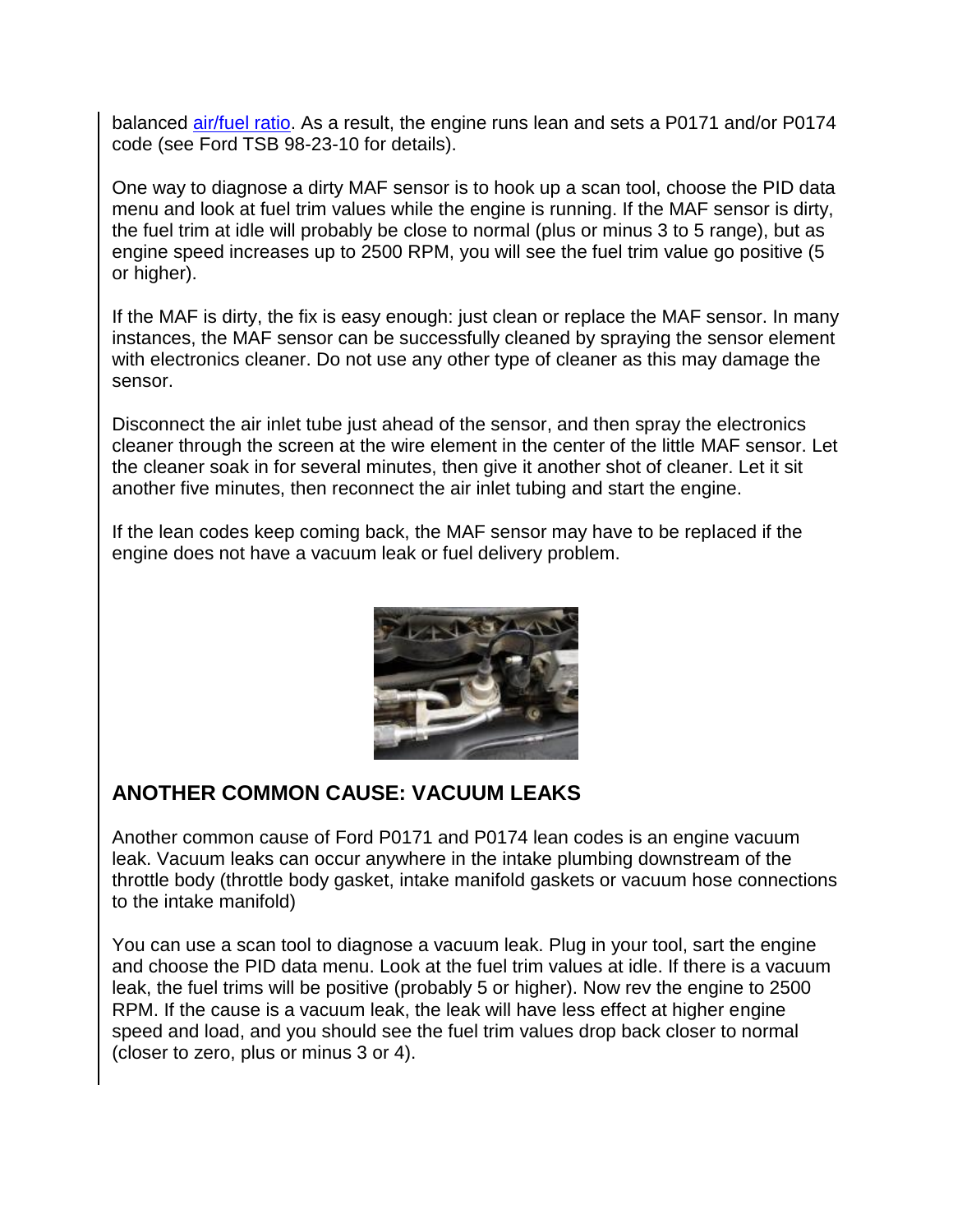[Ford TSB 04-17-4 d](http://www.aa1car.com/library/ford_tsb_04-17-4.pdf)etails procedures for checking fuel trim and looking for vacuum leaks.

On 3.8L Fords with a split-plenum intake manifold, the port gaskets and isolator bolt assemblies for the upper plenum can deteriorate over time and leak air, often as a result of oil being sucked into the intake manifold through the PCV system. Also the vacuum hose that connects the fuel pressure regulator to the intake manifold can swell and leak vacuum where the hose connects to the manifold. [Ford TSB 03-16-1](http://www.aa1car.com/library/ford_tsb_03-16-1.pdf) says the fix involves several steps: remove the upper manifold plenum and replace the original gaskets and bolts with revised ones, replace the front valve cover with a revised valve cover that reduces the amount of oil vapor sucked into the PCV system, inspect and replace the fuel pressure regulator hose, and finally, reflash the PCM so it is less sensitive to lean fuel conditions.

### **ANOTHER POSSIBILITY: LOW FUEL VOLUME DELIVERY**

Lean codes can also be set if the engine is not getting enough fuel. The underlying cause might be a weak fuel pump, low voltage to the fuel pump (which prevents the fuel pump from spinning fast enough to deliver normal fuel flow), a restricted fuel filter, or possibly a leaky fuel pressure regulator. See [Diagnose Fuel Pump](http://www.aa1car.com/library/fuel_pump_diagnose.htm) for more information on how to troubleshoot fuel delivery problems.

You can also use a scan tool to diagnose fuel delivery problems that may be causing a lean code. Hook up your scan tool, go to the PID data menu and look at the fuel pressure PID. If fuel pressure is less than specifications, there is probably a problem in the fuel pump or fuel pump wiring circuit.

Next, look at the fuel trim values while the engine is running. At idle, the fuel trim may be normal to slightly positive. If your engine has a fuel delivery problem, the fuel trim values will become more positive as engine speed and load increase. No change in fuel trim values would tell you the engine is getting enough fuel and that low fuel volume is NOT the cause of your lean code.

Dirty fuel injectors can have the same effect as a weak fuel pump. They may flow enough fuel at idle and low speed to keep up with engine demand, but at higher engine speeds and loads, they may not spray enough fuel to maintain the proper air/fuel ratio. The effect on fuel trim would be the same as a weak fuel pump - close to normal at idle but going more positive (indicating a lean fuel mixture) as engine speed and load increase.

The fix for [dirty fuel injectors](http://www.aa1car.com/library/2003/ic30336.htm) is to clean the injectors. Fuel tank additives can be slow or ineffective if the injectors are really dirty, so it may be necessary to have the injector professionally cleaned.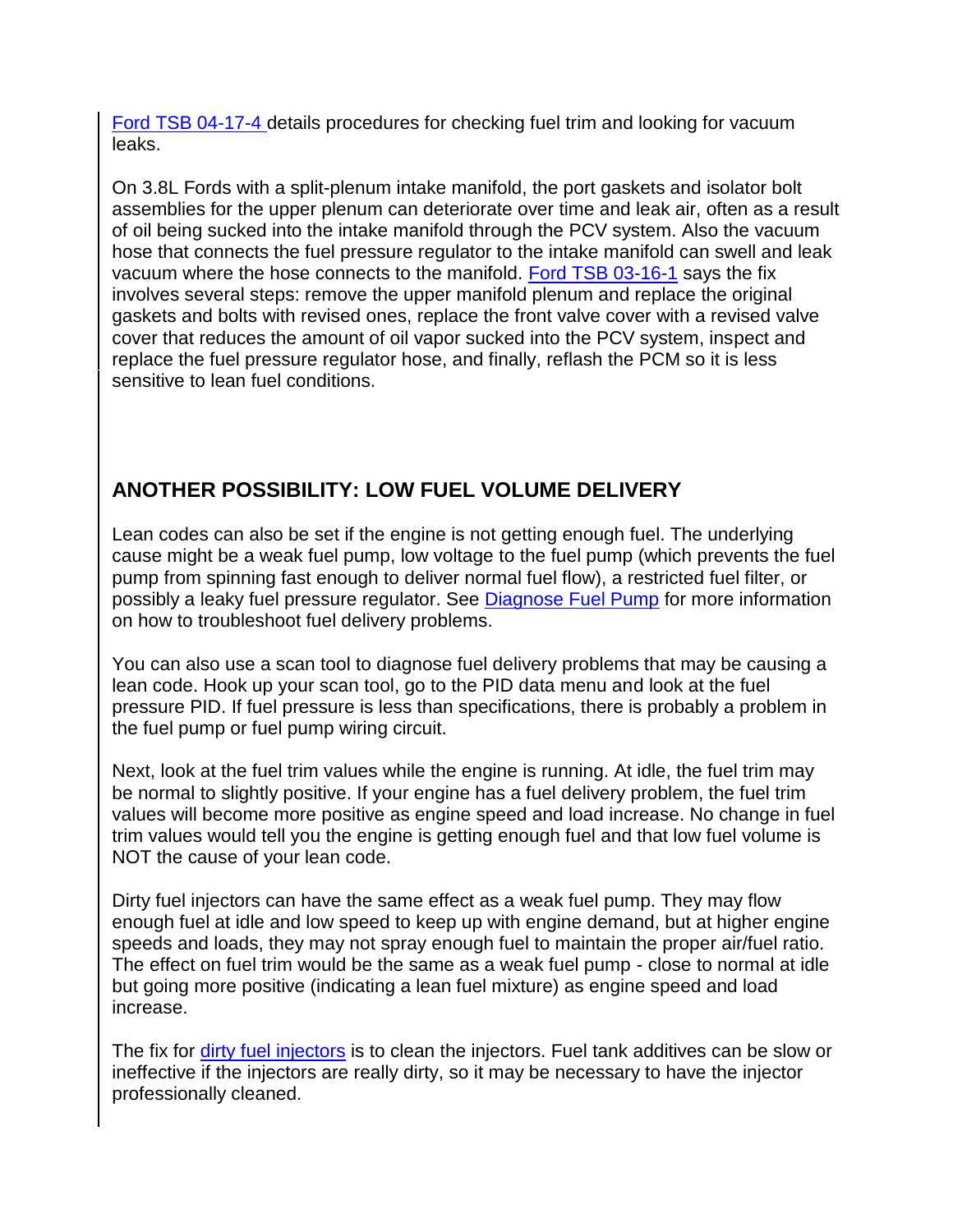

## **IT ALSO COULD BE: A BAD DPFE SENSOR**

Ford p0171 AND p0174 lean codes can also be set by a bad EGR differential pressure sensor. These sensors have a very high failure rate once a vehicle has more than about 60,000 miles on the odometer or is more than five or six years old.

The DPFE sensor is mounted on the engine, and is attached with two rubber hoses to the tube that routes exhaust gas to the EGR valve. The original equipment sensor has an rectangular aluminum housing about three inches long. Corrosion inside the sensor reduces its sensitivity to EGR flow, causing it to under-report EGR flow. The PCM responds by increasing EGR flow, which may keep the EGR valve open longer than usual creating a lean condition in the engine. Thus, a bad sensor may set a P0401 code (insufficient EGR flow), or it may not set an EGR code but a P0171 and/or P0174 lean code instead.

The cause of the P0401 code in most cases turns out to be a bad DPFE sensor, not an EGR valve problem or an EGR valve that is plugged up with carbon (though this can also set a P0401 code). An aftermarket replacement DPFE sensor costs less than \$50 and usually gets rid of not only the P0401 code, but also the P0171 and P0174 codes, too.



[Air/Fuel Ratios](https://www.aa1car.com/library/air_fuel_ratios.htm)

[Finding & Fixing Engine Vacuum Leaks](http://www.aa1car.com/library/vacleak.htm)

[Troubleshooting & Cleaning Fuel Injectors](http://www.aa1car.com/library/2003/ic30336.htm)

[Exhaust Gas Recirculation \(EGR\)](http://www.aa1car.com/library/egr.htm)

[Making Sense of Engine Sensors](http://www.aa1car.com/library/1999/cm69910.htm)